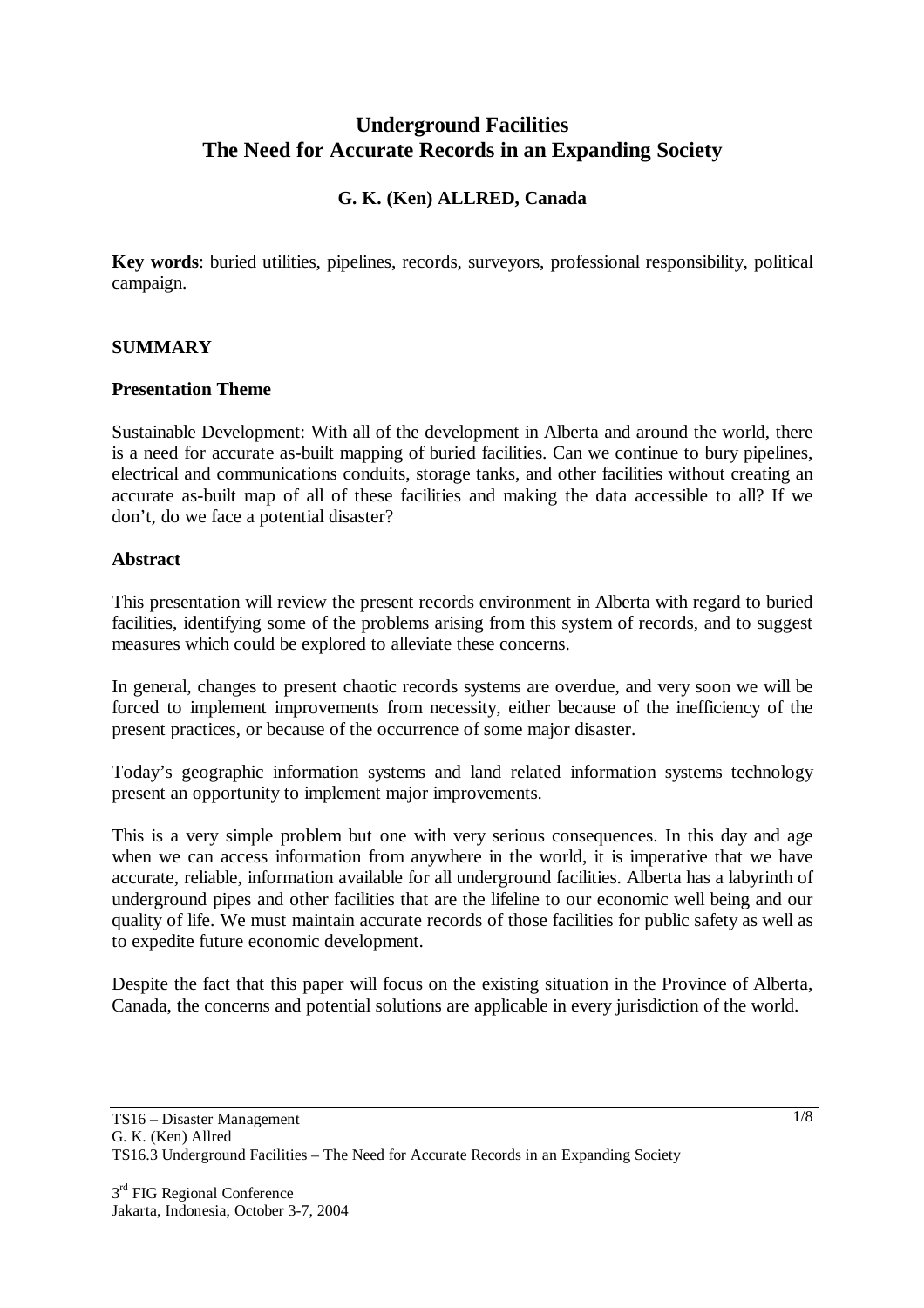# **Underground Facilities The Need for Accurate Records in an Expanding Society**

### **G. K. (Ken) ALLRED, Canada**

### **1. GEOGRAPHICAL CONTEXT**

The Province of Alberta, Canada has a population of slightly more than 3 million people and an area of 661,000 square kilometres. Over half of the province is undeveloped and mostly uninhabited. There is however considerable resource development throughout the province including the more remote and uninhabited portions. Most of this resource development is related to petroleum and natural gas extraction and therefore a major offshoot of this industry is an extensive array of underground pipelines to transport the natural product to refineries and the refined product to markets throughout Alberta, Canada and the United States.

The Alberta Land Surveyors' Association is the professional organization that has the responsibility of regulating the practice and profession of cadastral surveying within the province.

## **2. UNDERGROUND INFRASTRUCTURE**

Alberta has over 1 million km of buried infrastructure including over 300,000 km of high pressure oil and gas pipelines. This infrastructure is worth over \$1 billion.

Over the last number of years the Alberta Land Surveyors' Association has been concerned about the need for accurate locational information for buried facilities. As the professional association responsible for the provision of surveying services in the Province of Alberta it is part of our mandate to be concerned about issues that affect public safety as they pertain to the accurate determination of property boundaries and facilities constructed relative to those boundaries.

In this regard the association has launched a political campaign to discuss the need for more specific regulation of buried facilities. This is not a concern about any particular type of buried facility but rather the proposal deals with all buried infrastructure.

When we speak of buried facilities (or buried infrastructure) we are not just referring to buried pipelines and electrical or communication conduits. The same principles apply to capped wellheads, underground storage tanks, land fill sites, mines and any other works that may someday need to be relocated or may cause serious property damage or public harm if accidentally uncovered or inadvertently struck.

Speaking of mines, you may recall the trauma in the summer of 2002 in Pennsylvania, USA, where mine workers inadvertently dug through the wall into another old mine shaft that was flooded with water, resulting in their entrapment for several days. It was only because of the accurate location of the new mine shaft that rescuers knew where to drill down and rescue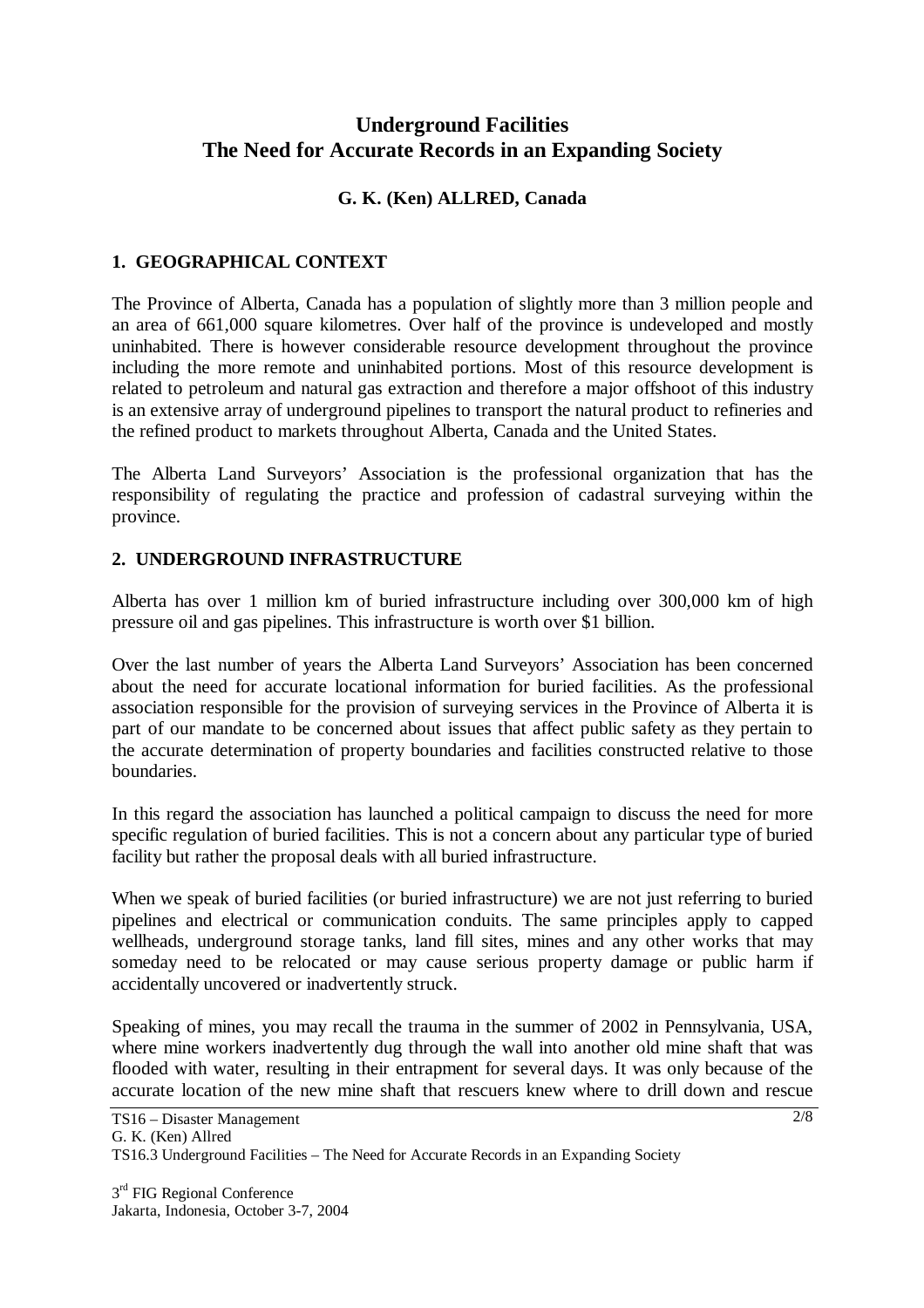them. But the cause of the accident in the first place was the result of the lack of accurate upto-date records of the older shaft.

Throughout the world there are many old mine shafts and tunnels with virtually no records of their location and often even of their existence. In many cases these old mine shafts exist in urban areas under presently developed lands. Despite the need for better records of mine shafts, it does not make economic sense to spend millions of dollars searching for and locating these old shafts. But when we do discover them, or possibly when working in the vicinity of them, it would only be prudent to get an accurate location of all potential shafts, map the location, and make the information of public record.

I may have digressed a bit from my main point but the situation with the mine rescue in Pennsylvania is a real and recent illustration of the problem caused by a lack of, or inaccurate records of buried infrastructure.

I would now like to discuss some specific observations about a number of common aspects of our buried infrastructure in Alberta.

### **2.1 Gas Co-op Lines**

In Alberta, thousands of miles of gas co-op pipelines were installed in the 1970's to connect every households in the province to natural gas. This was a huge undertaking, and was accomplished expeditiously and very economically. One of the legacies left as a result of this program, however, was a dearth of accurate records of the location of these lines. Construction crews went from parcel to parcel laying plastic pipe, but often detouring around the slightest body of water, stand of trees, rock outcrop, haystack, or other obstacle without recording the actual location of the diversion.

In retrospect, and admittedly, hindsight is 20-20, it is suggested that perhaps the government, should have put a few more financial resources into the program to ensure that accurate as built records were made at the time of construction, in order to provide better as built records for these lines. We expect that surveys were the least of their worries when this program was proposed, and hence the builders of the gas co-op pipelines had to make due with the resources they had.

#### **2.2 High Pressure Oil and Gas Lines**

On the other hand, high pressure oil and gas pipelines, as opposed to low pressure gas co-op lines, are almost universally planned and laid out based on accurate surveys of their right-ofways, which are then filed in the Land Titles Office. Subsequently, confining easements are registered, based on legal right of way plans, to protect the legal interests of both the landowner and the pipeline operator. The lines are normally buried to sufficient depth not to be of concern to normal day by day operations. Until recently, pipeline plans also included a profile of the ground surface referenced to geodetic elevation above sea level as well as accurately depicting the horizontal location with reference to property boundaries.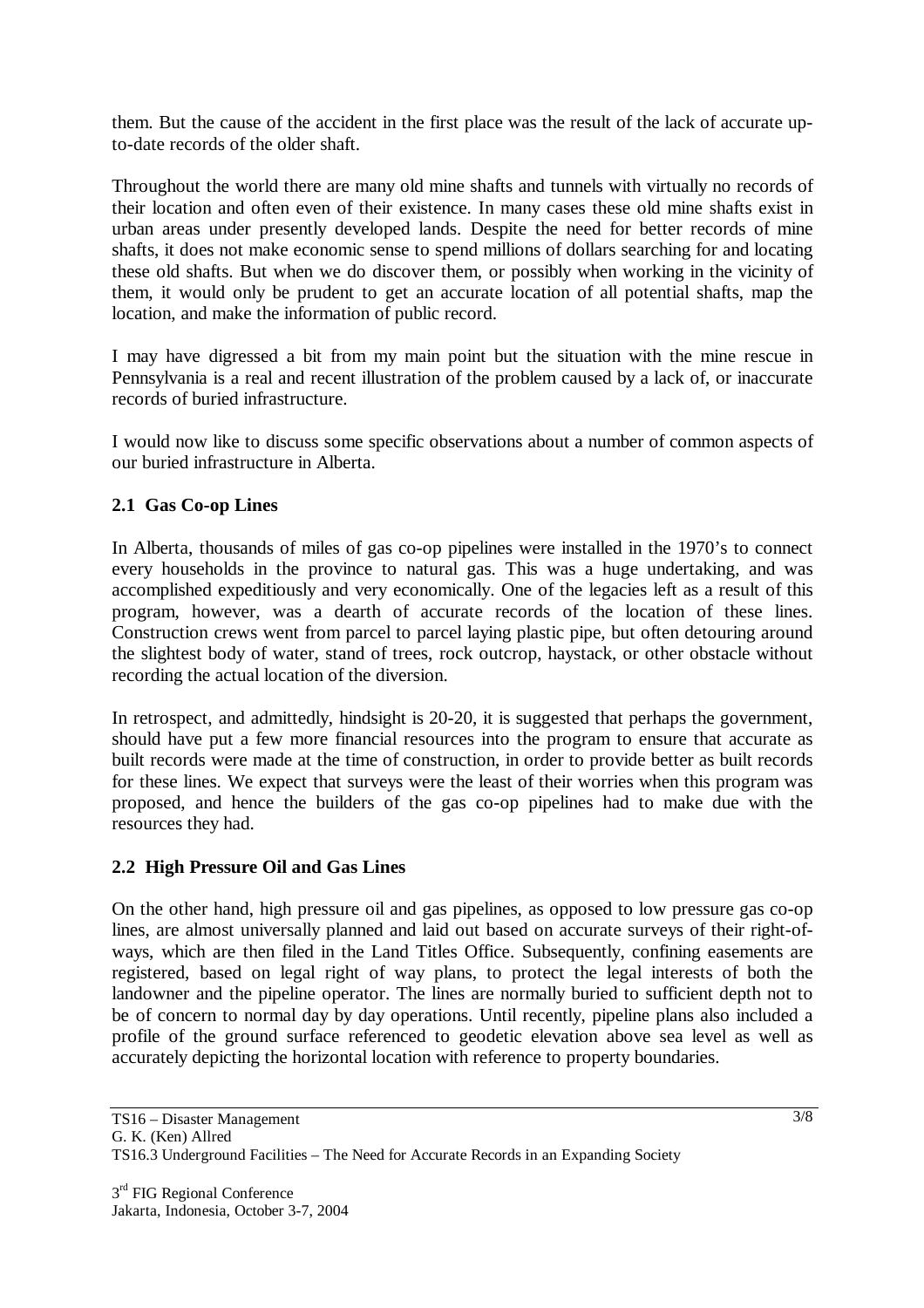### **2.3 Alberta One Call**

In the last number of years, since the initiation of the Gas Co-op system, we have seen the birth of what is called the Alberta One Call system. Alberta One Call is a system that most utility companies subscribe to and which the public can access at no charge. The utility companies provide the general location of their lines to Alberta One Call who index them geographically so that when a member of the public calls, they can advise if there are any lines crossing a particular parcel and if so, they arrange for the utility company or private contractors to go out and mark the location of the buried pipeline so that the caller will know where not to dig. This system was not initiated solely because of the need to do "locates" on gas co-op lines, but also for telephone, electrical conduits, fibre-optics, high pressure oil and gas lines, and more recently the Supernet. Our society has become very reliant on a massive and efficient labyrinth of underground utilities that provide us with the quality of life that we take for granted. It is imperative that we protect this lifeline of modern convenience.

### **2.4 Need for Accurate Records**

Modern society has also become dependent on the need for accurate locational records of all natural and man-made features on the surface of the earth. All new infrastructure must be designed efficiently based on positional data relative to existing conditions on the ground. It is not efficient to design a facility only to find during construction that an unforeseen buried facility is encroaching on the work site. Mega dollars must then be spent on delays and redesign to revise the plans, or have the existing facility relocated. Alberta One Call will locate buried facilities for construction but not solely for planning purposes.

Another major concern is for disaster management. In the event of a disaster it is important that the disaster management team have accurate records of underground facilities in the event that it may be necessary to locate a pipeline to avoid further explosive consequences. In a disaster situation it may not be possible to go out onto the land to locate the facility particularly when time is of the essence. Forest fires may or may not fall into the category of disasters but very often forest fires occur in the vicinity of existing high pressure oil and gas lines and gas co-op lines.

We must also be concerned about the safety of private landowners and others who use or work the land. Landowners are not always aware of their responsibilities to call Alberta One Call when doing work on their own land. New owners and tenants may not be aware of buried facilities or often assume that they are buried deep below the surface. It is not uncommon for a landowner or a lessee, to go out and dig a dugout or drainage ditch, or in the urban context to build a retaining wall or new flower bed, using steel bars to stake down the timbers. The latter appears to be what happened in a recent accident when a man and his wife were killed, and their house totally destroyed as a result of an explosion when a steel bar severed the gas service line.

Surveyors experience similar problems in placing or replacing monuments on property boundaries. We are aware of two cases where a 36 inch survey post went through a gas line and one case where a survey post struck an underground electrical cable. In all three instances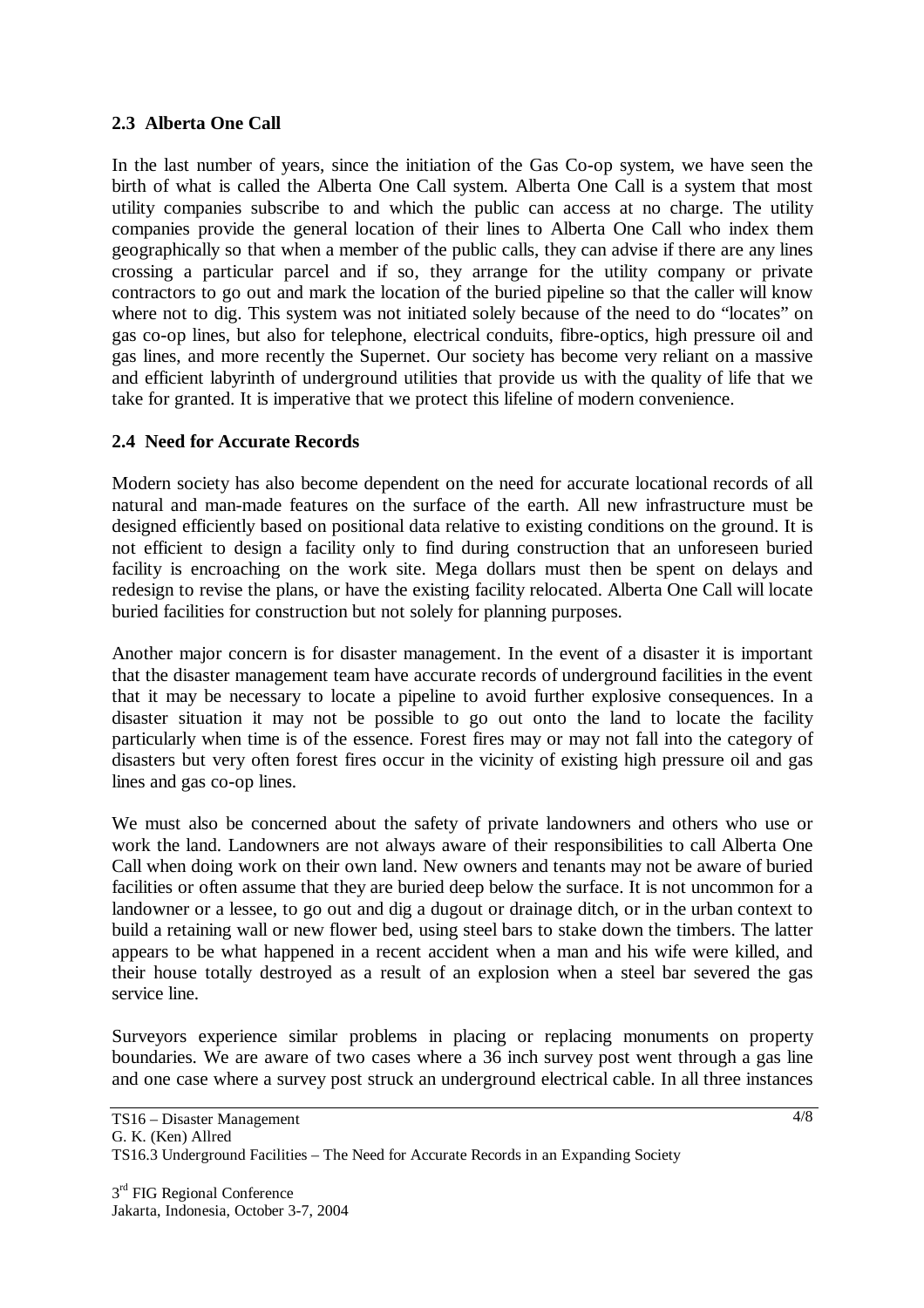the pipes or conduit were along a property boundary rather than within the road or right of way where they were supposedly constructed. Most likely, the installation of the underground facility was responsible for destroying the survey monument in the first place.

The technology is now here to make this job of location more practical. We note that some Gas Co-ops are using Global Positioning Systems to locate new gas co-op lines. That's great! If done properly with survey grade GPS, and accurately integrated into the cadastral framework, problems will be avoided in the future.

Alberta has a very efficient, simple, inexpensive, reliable, and accurate property rights system. The basis of this system is a cadastral framework made up of a systematic township survey covering the entire province - in fact all of western Canada, and a simple method of subdivision and demarcation of property boundaries. This system forms the basis of a land management system that is used by all levels of government, utility companies, developers and private landowners.

Over the years this system has developed to include an accurate parcel and cadastral mapping program whereby all surveyed parcels are mapped electronically and these records are available in a digital form for the use of all land management agencies and departments. This system is a state of the art computerized mapping data base. An obvious addition to this system is an accurate database for underground infrastructure.

One of the problems is that there is no single repository of information related to pipelines. Each of over 1600 petroleum companies has their own records. The Energy and Utility Board maintains a data base of proposed pipeline locations; right of way plans are filed in the Land Titles Offices; and utility companies, Gas Co-ops and municipalities each maintain their own records. One complete comprehensive database with all as built information is required in order to properly manage the underground infrastructure.

As custodians of the property boundary system, land surveyors feel it is their responsibility to bring to the attention of governments and other affected agencies, any concerns that have the potential for serious problems, as well as systems that can improve our quality of life.

For many years we have been concerned about the proliferation of buried facilities and the lack of accurate records of their location. A further complication is the proliferation of various public and private record systems some of which are not well maintained.

### **2.5 Urban Infrastructure**

It is rather ironic that in the urban context, deep utilities such as water, sanitary and storm sewer - utilities that pose little or no danger to public safety, are located and mapped with precision, yet shallow utilities such as gas and electric conduits are sometimes laid just below ground level with no accurate as-built record of their location. They can be located approximately by electronic scoping activities or by hand exposure when it is necessary to lay a new line or construct something else in the near vicinity. Some of the emerging new utilities such as cable that we are beginning to rely on so heavily for data transmission are often found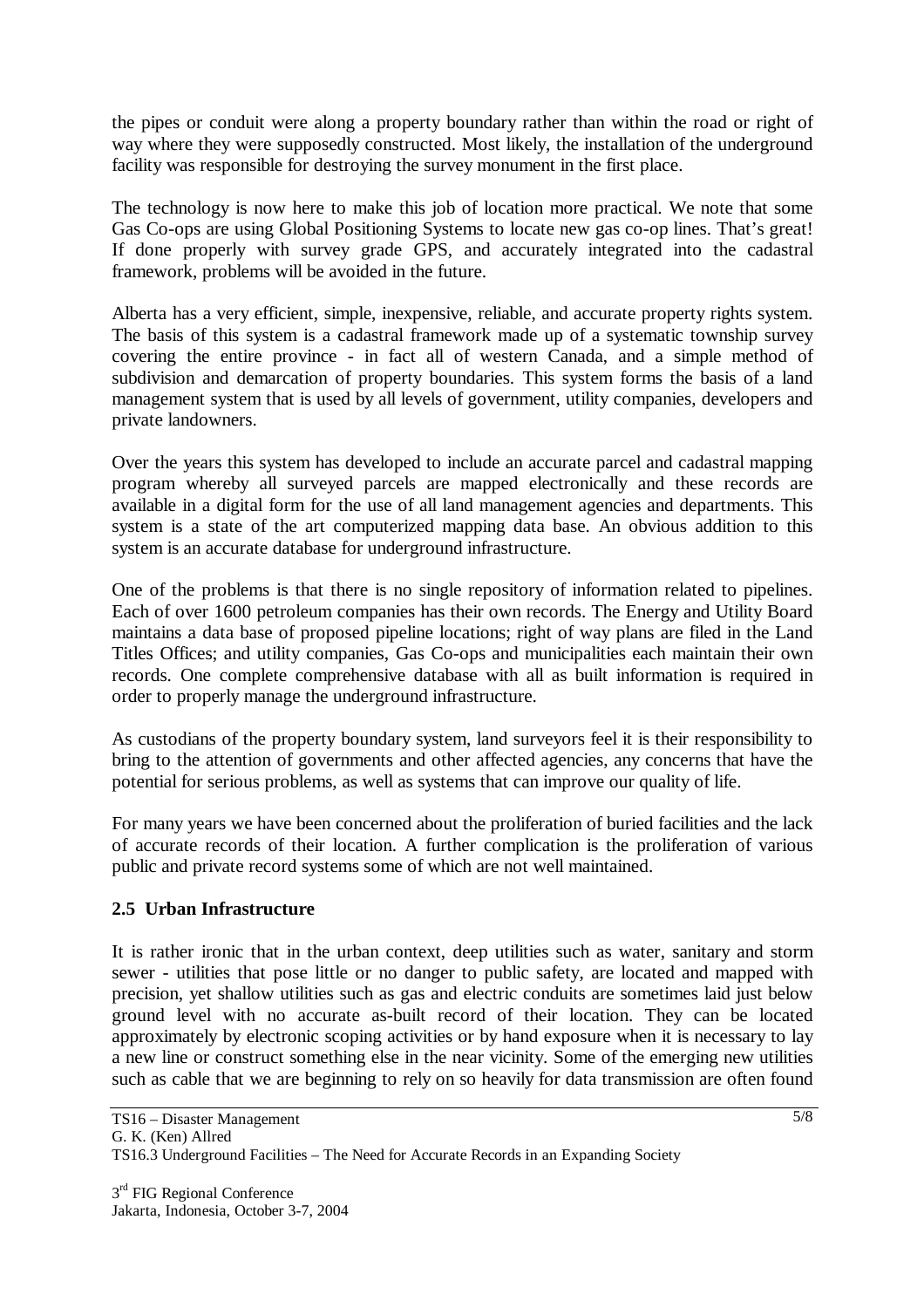to be within spade depth of the surface. Virtually no utilities, other than municipally owned sewer and water lines and some oil and gas lines have a vertical elevation referenced to a standard datum.

We are not suggesting for a minute that we must go back and dig up all of these buried facilities to locate them. What we are suggesting is that we need to establish regulations to require the accurate recordation of the as-built location of all buried facilities from this point forward.

### **3. THE FIVE PRINCIPLES**

The Alberta Land Surveyors' Association has established the following five principles that are fundamental to allowing the construction of any facility that is buried beneath the ground:

- <sup>−</sup> It is a privilege not a right to bury anything under ground!
- <sup>−</sup> For that privilege an operator must provide an accurate as-built location of that facility.
- <sup>−</sup> The location of all buried facilities must be of public record in a central repository or data base.
- <sup>−</sup> All buried facilities should be buried at least one metre below the surface, and facilities that pose a danger to public safety should either be buried deeper or encased in a protective casing.
- <sup>−</sup> Buried facilities should be accurately located horizontally and vertically with reference to a standard datum that is readily recognizable by operators and the general public.

There are some excellent, well thought out regulations for some facilities, however they need to be applied strictly and universally to all underground facilities. There are also some excellent safety standards for operating in the vicinity of buried facilities. The basic issue however is not one of working around the problem but avoiding the problem in the first place through proper planning and facility management. Reliable, accurate records must be a prerequisite for the construction of all underground facilities.

This is a very simple problem but one with very serious consequences. In this day and age when we can access information from anywhere in the world, it is imperative that we have accurate, reliable, information available for all underground facilities. In Alberta we have a labyrinth of underground pipes and other facilities that are the life line to our economic well being and our quality of life. We must maintain accurate records of those facilities for public safety as well as to expedite future economic development.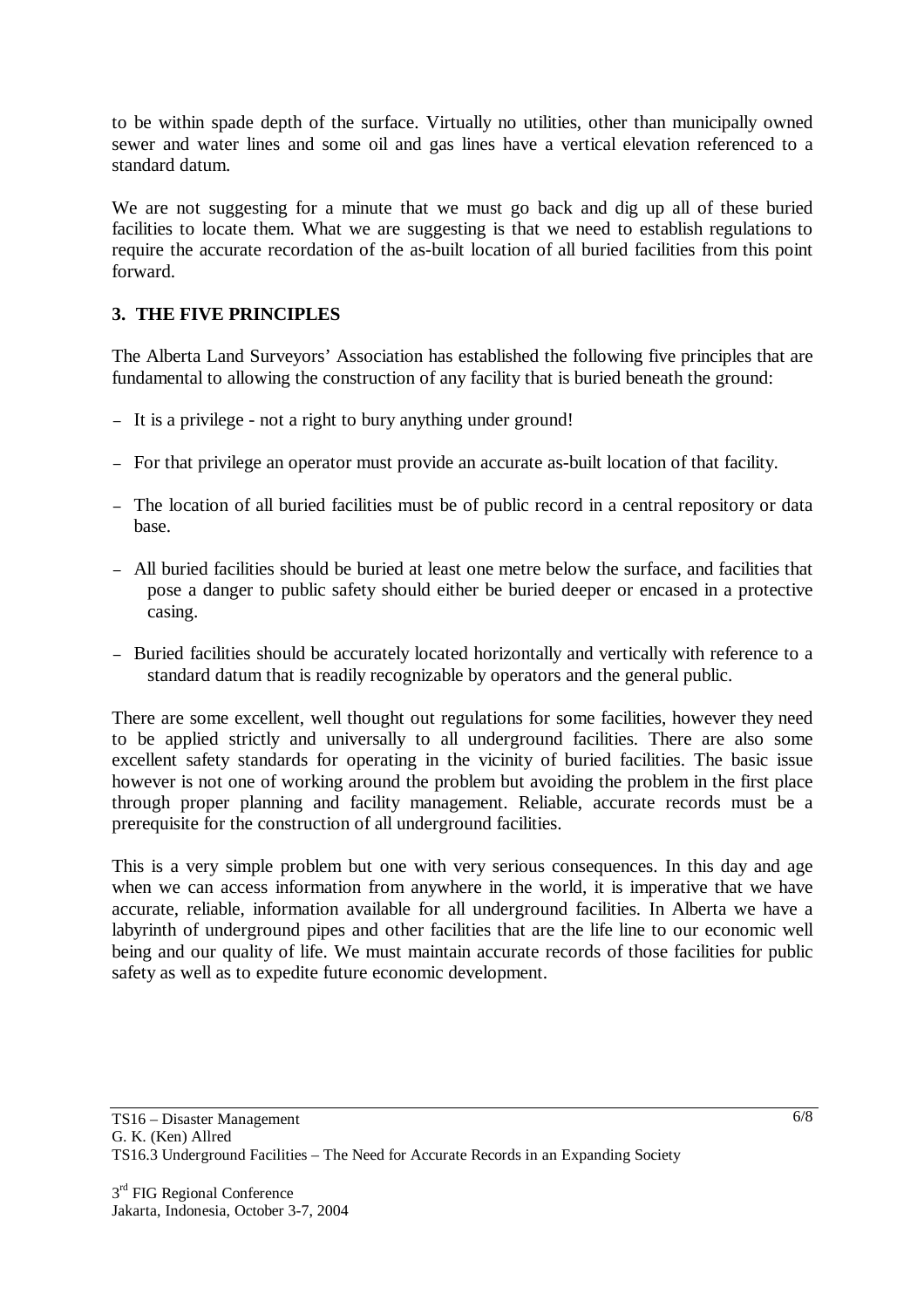## **4 CONCLUSION**

To summarize:

- The Alberta Land Surveyors' Association feels that Alberta needs a Buried Facilities Act that sets standards for the accurate as built location of all buried facilities because of safety needs as well as the need for comprehensive planning for future infrastructure design and construction.
- We are not suggesting that existing facilities need to be dug up and mapped but only the need for mapping of new facilities, and old facilities that are exposed by other activity.
- <sup>−</sup> We are addressing the need for accurate location of all buried facilities not just linear pipelines.
- The technology is available to obtain this information accurately and efficiently.

As surveyors we are close to the problems associated with poor records on a day-to-day basis. As professionals we have a responsibility to our governments and citizens to bring these issues forward and to advocate for systems and regulations that will bring added safety and security to the general public. The accurate recordation of the location of underground infrastructure is one of those issues.

### **REFERENCES**

- Allred, G. K. (2003), *Underground Facilities The Need for Accurate Records in an Expanding Society*, GeoAlta conference, Calgary, Alberta, Canada, May, 2003
- Chisholm, Robert R. (2001) *Multi-Stakeholder Damage Prevention Legislation Task Force Position Paper*, Alberta One Call Corporation
- Foster, Robert W. (1992), *The Surveyor and Buried Utilities*, Als News, Vol. XXI-5, p. 15
- Fulton Robert J. (1991) *Underground Facilities The Need for Accurate Records in an Expanding Society*, Boundaries, Vol.XX-5, p.9
- Zembillas, Nicholas M (2002) *Subsurface Utility Engineering*, the Georgia Land Surveyor, Sept.- Oct. 2002

### **BIOGRAPHICAL NOTES**

The Alberta Land Surveyors' Association (ALSA), established in 1910, is a self-governing professional association legislated under the Land Surveyors Act. The Association regulates the practice of land surveying for the protection of the public and administration of the profession.

G. K. (Ken) Allred is a past president of the Alberta Land Surveyors' Association. He is also a recently elected Vice President of FIG and was chair of Commission 1 - Professional Practice from 1994-98.